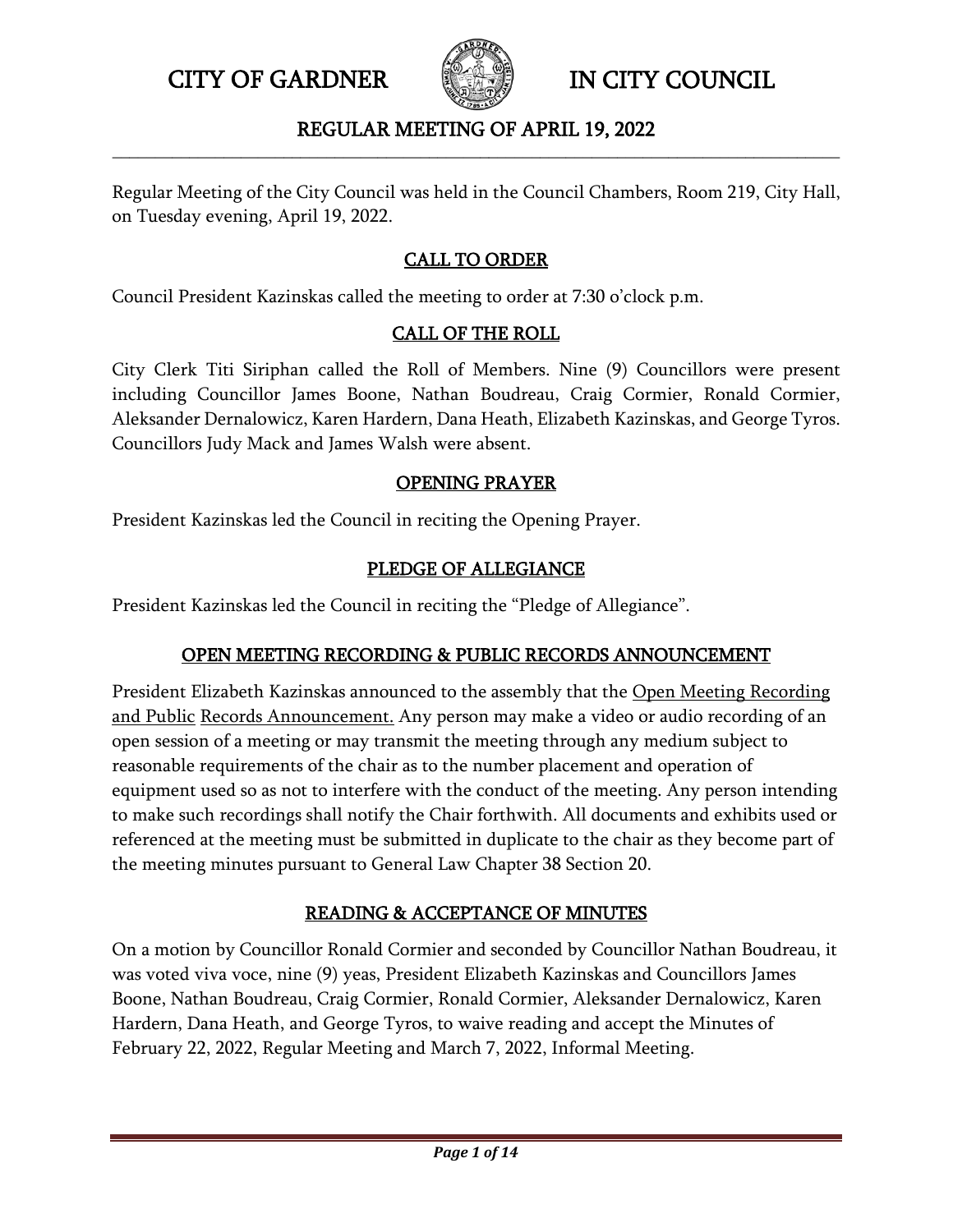

# REGULAR MEETING OF APRIL 19, 2022 **\_\_\_\_\_\_\_\_\_\_\_\_\_\_\_\_\_\_\_\_\_\_\_\_\_\_\_\_\_\_\_\_\_\_\_\_\_\_\_\_\_\_\_\_\_\_\_\_\_\_\_\_\_\_\_\_\_\_\_\_\_\_\_\_\_\_\_\_\_\_\_\_\_\_\_\_\_\_\_\_\_\_\_\_\_**

# COMMUNICATIONS FROM THE MAYOR COMMUNICATIONS

# #10654

Councillor George Tyros informed the Council that the Council appreciates the communication from Fire Chief Lagoy and welcomes these new members to our Fire Department.

On a motion made by Councillor George Tyros and seconded by Councillor Craig Cormier, it was voted viva voce, nine (9) yeas, President Elizabeth Kazinskas and Councillors James Boone, Nathan Boudreau, Craig Cormier, Ronald Cormier, Aleksander Dernalowicz, Karen Hardern, Dana Heath, and George Tyros, to place a COMMUNICATION on file: <sup>A</sup> Notification of Fire Department Appointments.

# #10657

Councillor George Tyros informed the Council that the Council would like to congratulate Firefighter Moniz to his promotion to the rank of lieutenant for all his good work in our community.

On a motion made by Councillor George Tyros and seconded by Councillor Aleksander Dernalowicz, it was voted viva voce, nine (9) yeas, President Elizabeth Kazinskas and Councillors James Boone, Nathan Boudreau, Craig Cormier, Ronald Cormier, Aleksander Dernalowicz, Karen Hardern, Dana Heath, and George Tyros, to place a COMMUNICATION on file: An Appointment Notification of Promotion at the Gardner Fire Department.

# #10658

On a motion made by Councillor Aleksander Dernalowicz and seconded by Councillor George Tyros, it was voted viva voce, nine (9) yeas, President Elizabeth Kazinskas and Councillors James Boone, Nathan Boudreau, Craig Cormier, Ronald Cormier, Aleksander Dernalowicz, Karen Hardern, Dana Heath, and George Tyros to ADOPT a *Disclosure by a* Special Municipal Employee of Financial Interest in a Municipal Contract as Required by *G.L. c. 268A, §20(d)* for John M. Flick.

# #10663

Reporting for the Finance Committee, Councillor Ronald Cormier informed the Council that the City is only allowed to enter into contracts for three (3) years without taking a special vote. It is often hope by doing it this way, the city can receive more favorable contract bid and it also ensures the continuity of services.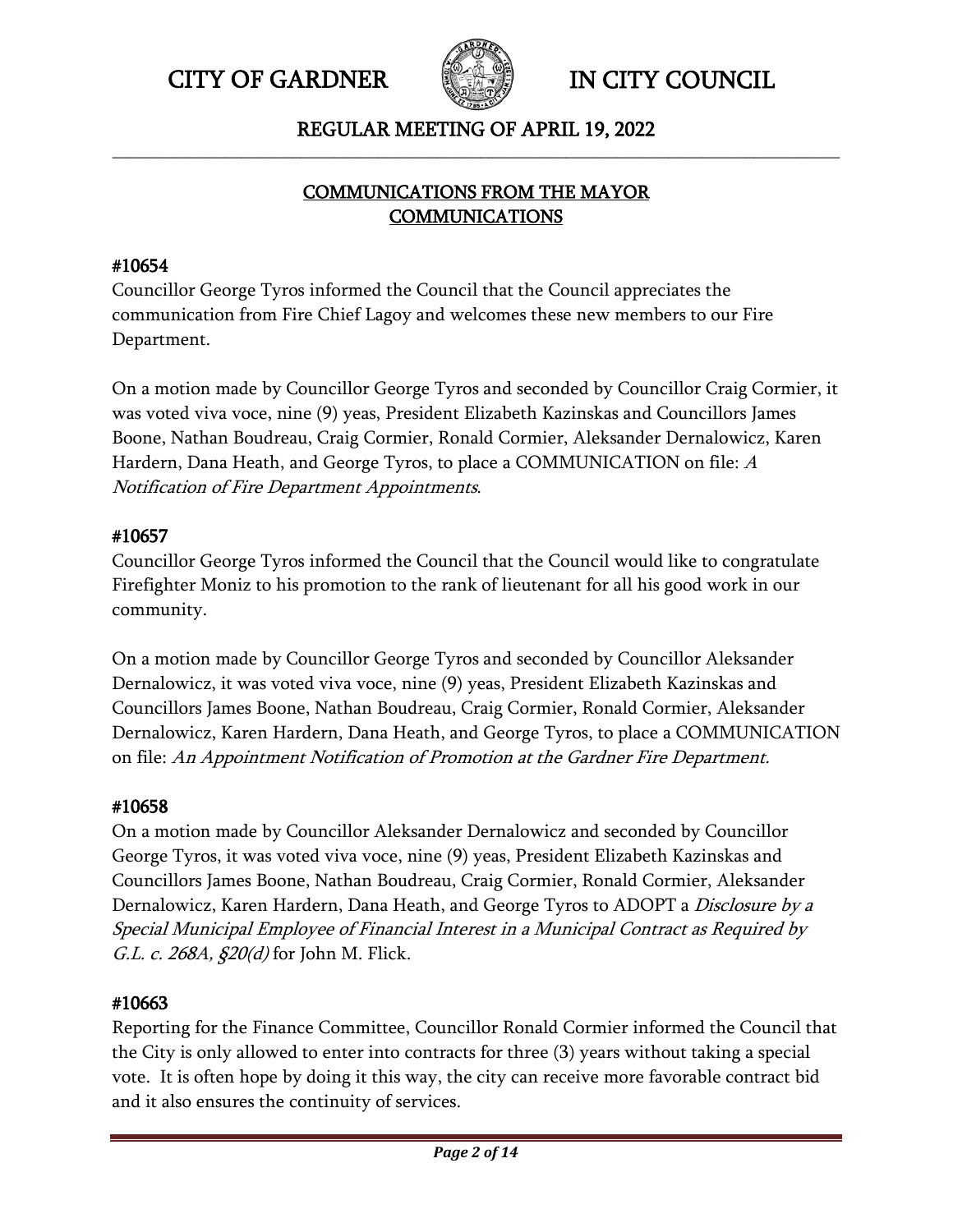

#### REGULAR MEETING OF APRIL 19, 2022 **\_\_\_\_\_\_\_\_\_\_\_\_\_\_\_\_\_\_\_\_\_\_\_\_\_\_\_\_\_\_\_\_\_\_\_\_\_\_\_\_\_\_\_\_\_\_\_\_\_\_\_\_\_\_\_\_\_\_\_\_\_\_\_\_\_\_\_\_\_\_\_\_\_\_\_\_\_\_\_\_\_\_\_\_\_**

On a motion made by Councillor Ronald Cormier and seconded by Councillor Aleksander Dernalowicz, it was voted viva voce, nine (9) yeas, President Elizabeth Kazinskas and Councillors James Boone, Nathan Boudreau, Craig Cormier, Ronald Cormier, Aleksander Dernalowicz, Karen Hardern, Dana Heath, and George Tyros to ADOPT a Measure Authorizing the City to Enter in Contract not-to-exceed 5 years for the following vendor(s)

- On-Call Tradesperson Contracts (Installation, Repair, and Maintenance) for HVAC, Electrical Services, Plumbing Services, and/or General Contracting
- School Custodial Services
- General Office and Janitorial Supplies

# COMMUNICATIONS FROM THE MAYOR **ORDERS**

# #10659

Councillor Aleksander Dernalowicz abstained from the following ORDER due to a possible conflict of interest and he is a member of the Golf Commission.

Reporting for the Finance Committee, Councillor Ronald Cormier informed the Council that these are funds owed to an employee. A golf employee did not receive a longevity step that were due back in 2019. The city has contractual obligations to the owed to the employee. The monies are available are in the golf course enterprise funds.

On a motion made by Councillor Ronald Cormier and seconded by Councillor Nathan Boudreau, it was voted on call of the roll, eight (8) yeas, President Elizabeth Kazinskas and Councillors James Boone, Nathan Boudreau, Craig Cormier, Ronald Cormier, Karen Hardern, Dana Heath, and George Tyros that the following ORDER ought to pass:

# AUTHORIZING PAYMENT OF PRIOR YEAR SALARY EXPENDITURE

# VOTED:

To authorize payment of prior year Golf Maint Salary Expenditure.

FY2019 – FY2021 Golf Maint. Salary Expense \$9,225.75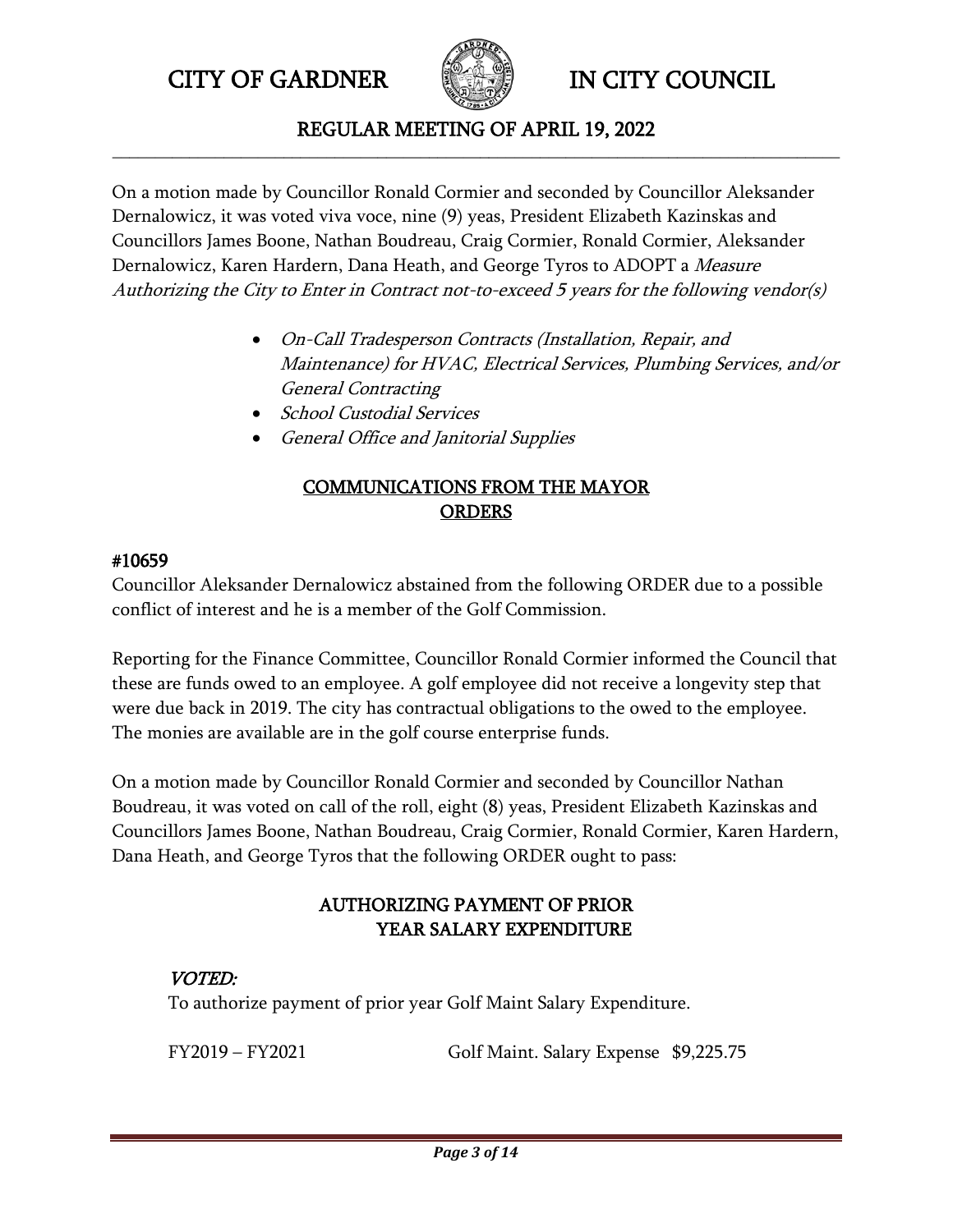

REGULAR MEETING OF APRIL 19, 2022 **\_\_\_\_\_\_\_\_\_\_\_\_\_\_\_\_\_\_\_\_\_\_\_\_\_\_\_\_\_\_\_\_\_\_\_\_\_\_\_\_\_\_\_\_\_\_\_\_\_\_\_\_\_\_\_\_\_\_\_\_\_\_\_\_\_\_\_\_\_\_\_\_\_\_\_\_\_\_\_\_\_\_\_\_\_**

#### #10660

Reporting for the Finance Committee, Councillor Aleksander Dernalowicz informed the Council that back in February, the Council approved an appropriation for item  $\#10613 - An$ Order Appropriating \$15,000.00 from Solid Waste Surplus to Operating Expense. Those funds were used to purchase downtown trash receptacles. Additional appropriations are needed due cost increases.

On a motion made by Councillor Aleksander Dernalowicz and seconded by Councillor Ronald Cormier, it was voted on call of the roll, nine (9) yeas, President Elizabeth Kazinskas and Councillors James Boone, Nathan Boudreau, Craig Cormier, Ronald Cormier, Aleksander Dernalowicz, Karen Hardern, Dana Heath, and George Tyros that the following ORDER ought to pass:

AN ORDER APPROPRIATING FROM SOLID WASTE SURPLUS TO OPERATING EXPENSES

ORDERED: That there be and is hereby appropriated the sum of Ten Thousand Dollars and No Cents (\$10,000.00) from Solid Waste Surplus to Operating Expenses.

# #10661

Reporting for the Finance Committee, Councillor Ronald Cormier informed the Council that the City is required by law to monitor the former West Street landfill for gases for a period of 30 years.

On a motion made by Councillor Ronald Cormier and seconded by Councillor Aleksander Dernalowicz, it was voted on call of the roll, nine (9) yeas, President Elizabeth Kazinskas and Councillors James Boone, Nathan Boudreau, Craig Cormier, Ronald Cormier, Aleksander Dernalowicz, Karen Hardern, Dana Heath, and George Tyros that the following ORDER ought to pass:

AN ORDER APPROPRIATING FROM FREE CASH TO LANDFILL CLOSURE EXPENDITURES

ORDERED: That there be and is hereby appropriated the sum of Seventy-five Thousand Dollars and No Cents (\$75,000.00) from Free Cash to Landfill Closure Expenditures.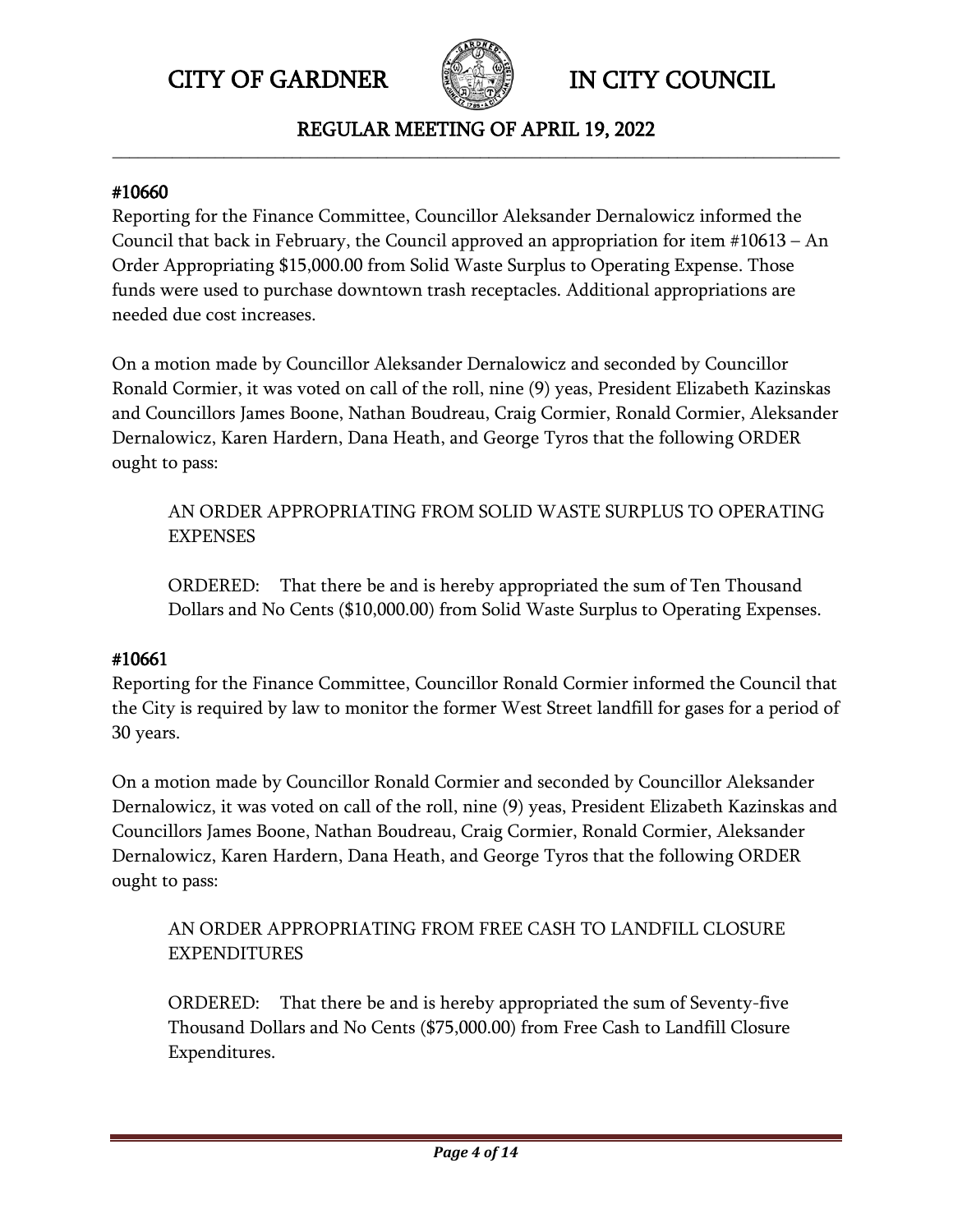

REGULAR MEETING OF APRIL 19, 2022 **\_\_\_\_\_\_\_\_\_\_\_\_\_\_\_\_\_\_\_\_\_\_\_\_\_\_\_\_\_\_\_\_\_\_\_\_\_\_\_\_\_\_\_\_\_\_\_\_\_\_\_\_\_\_\_\_\_\_\_\_\_\_\_\_\_\_\_\_\_\_\_\_\_\_\_\_\_\_\_\_\_\_\_\_\_**

#### #10662

Reporting for the Finance Committee, Councillor Aleksander Dernalowicz informed the Council that this appropriation relates to the extensive repairs and improvements to the city's water infrastructure that have been ongoing over the past year by repairing of several aged pipelines and valves. Additional funds are needed due to increasing costs related to the pandemic and Russian invasions as outlined in the packet. The appropriation is only for the paving of the streets.

On a motion made by Councillor Aleksander Dernalowicz and seconded by Councillor Ronald Cormier, it was voted on call of the roll, nine (9) yeas, President Elizabeth Kazinskas and Councillors James Boone, Nathan Boudreau, Craig Cormier, Ronald Cormier, Aleksander Dernalowicz, Karen Hardern, Dana Heath, and George Tyros that the following ORDER ought to pass:

#### **CITY OF GARDNER LOAN ORDER**

(Repaving Project)

ORDERED:

That the City appropriates One Million Eight Hundred Thousand Dollars (\$1,800,000) to pay costs of paving streets effected by the Water Main Replacement Program, as follows:

| <b>Street</b>           | From               | To                  |
|-------------------------|--------------------|---------------------|
| Central Street          | Maple St           | <b>Green Street</b> |
| Woodland Ave            | Central St.        | <b>Green Street</b> |
| Warwick Road            | Jackson Hill Rd    | West Broadway       |
| West Lynde Street       | Main Street        | Pine Street         |
| <b>Robillard Street</b> | <b>Bates Road</b>  | Douglas Rd          |
| Wickman Drive           | Pond Street        | Douglas Rd          |
| Pond Street             | Robillard Street   | Wickman Drive       |
| Myrtle Road             | Douglas Rd         | End                 |
| Douglas Road            | Coleman Street     | Myrtle Rd           |
| Draper Road             | Douglas Rd         | <b>West Street</b>  |
| Wasa Street             | Wickman Drive      | Robillard Street    |
| Monadnock Street        | <b>West Street</b> | Way Street          |
| <b>Green Street</b>     | Rotary             | 200' North          |
| Elm Street              | Rotary             | 200' South          |
| Robillard Street        | Pond Street        | Parker Street       |
| Pearl Street            | Pearly Lane        | Betty Spring Road   |
| <b>Connors Street</b>   | Parker Street      | City Hall Ave       |
| Parker Street           | Main Street        | Jean Street         |
| <b>West Street</b>      | Parker Street      | Monadnock Street    |

and for the payment of all other costs incidental and related thereto; that to meet this appropriation, the Treasurer, with the approval of the Mayor, is authorized to borrow said amount under and pursuant to G.L. c. 44, §7(1) or any other enabling authority, and to issue bonds or notes of the City therefor.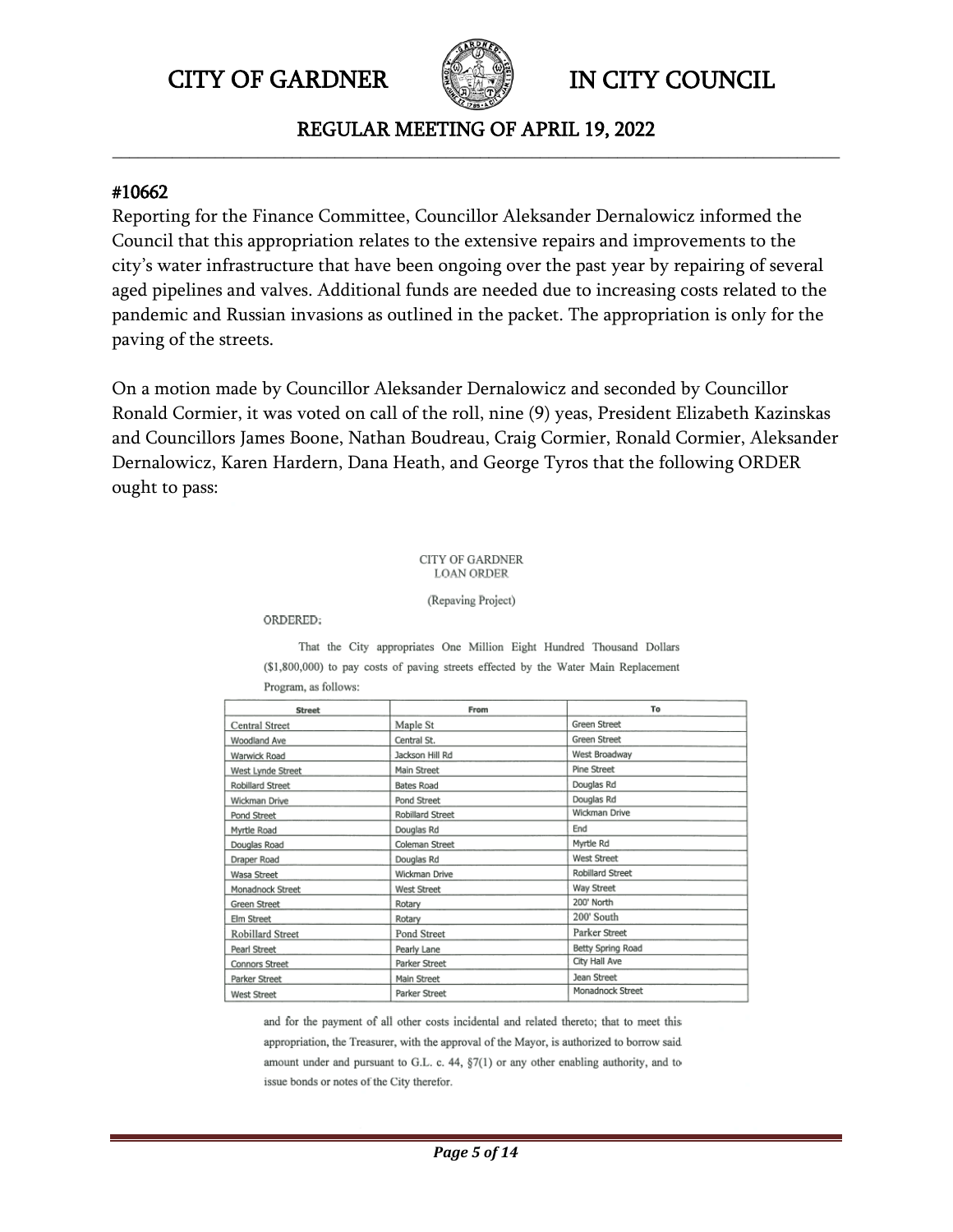

#### REGULAR MEETING OF APRIL 19, 2022 **\_\_\_\_\_\_\_\_\_\_\_\_\_\_\_\_\_\_\_\_\_\_\_\_\_\_\_\_\_\_\_\_\_\_\_\_\_\_\_\_\_\_\_\_\_\_\_\_\_\_\_\_\_\_\_\_\_\_\_\_\_\_\_\_\_\_\_\_\_\_\_\_\_\_\_\_\_\_\_\_\_\_\_\_\_**

# PETITIONS, APPLICATIONS, COMMUNICATIONS, ECT.

# #10655

On a motion made by Councillor Aleksander Dernalowicz and seconded by Councillor Craig Cormier, it was voted viva voce, nine (9) yeas, President Elizabeth Kazinskas and Councillors James Boone, Nathan Boudreau, Craig Cormier, Ronald Cormier, Aleksander Dernalowicz, Karen Hardern, Dana Heath, and George Tyros that A petition by National Grid and Verizon New England Inc., Matthews Street - to install 2 Jointly Owned Poles on Matthews Street beginning at a point approximately 3,700 feet in a south direction. Install 2 Poles underneath transmission crossing be referred to the Public Service Committee for further study and report.

# #10656

On a motion made by Councillor Aleksander Dernalowicz and seconded by Councillor Dana Heath, it was voted viva voce, nine (9) yeas, President Elizabeth Kazinskas and Councillors James Boone, Nathan Boudreau, Craig Cormier, Ronald Cormier, Aleksander Dernalowicz, Karen Hardern, Dana Heath, and George Tyros that A petition by National Grid, Matthews Street – to install 5 Single Owned Poles on Matthews Street beginning at a point approximately 1400 feet west of the centerline of the intersection of Route 140 and continuing approximately 20 feet in a north direction. Install 5 poles to extend line for a new service be referred to the Public Service Committee for further study and report.

# REPORTS OF STANDING COMMITTEES APPOINTMENTS COMMITTEE

President Elizabeth Kazinskas announced that there are a number of appointments up this evening. We will go through them sequentially. If there were no objection, some of the appointees will have a full report and be grouped together and voted as a group. She also mentioned that item # 10631 – A Measure Confirming the Mayor's Appointment of Casey Bashaw to the position of Alternate Plumbing & Gas Inspector, for term expiring March 9, 2025, was inadvertently left out of the agenda. It will be added on for the next council meeting agenda.

# #10632

On a motion made by Councillor George Tyros and seconded by Councillor Aleksander Dernalowicz, it was voted viva voce, nine (9) yeas, President Elizabeth Kazinskas and Councillors James Boone, Nathan Boudreau, Craig Cormier, Ronald Cormier, Aleksander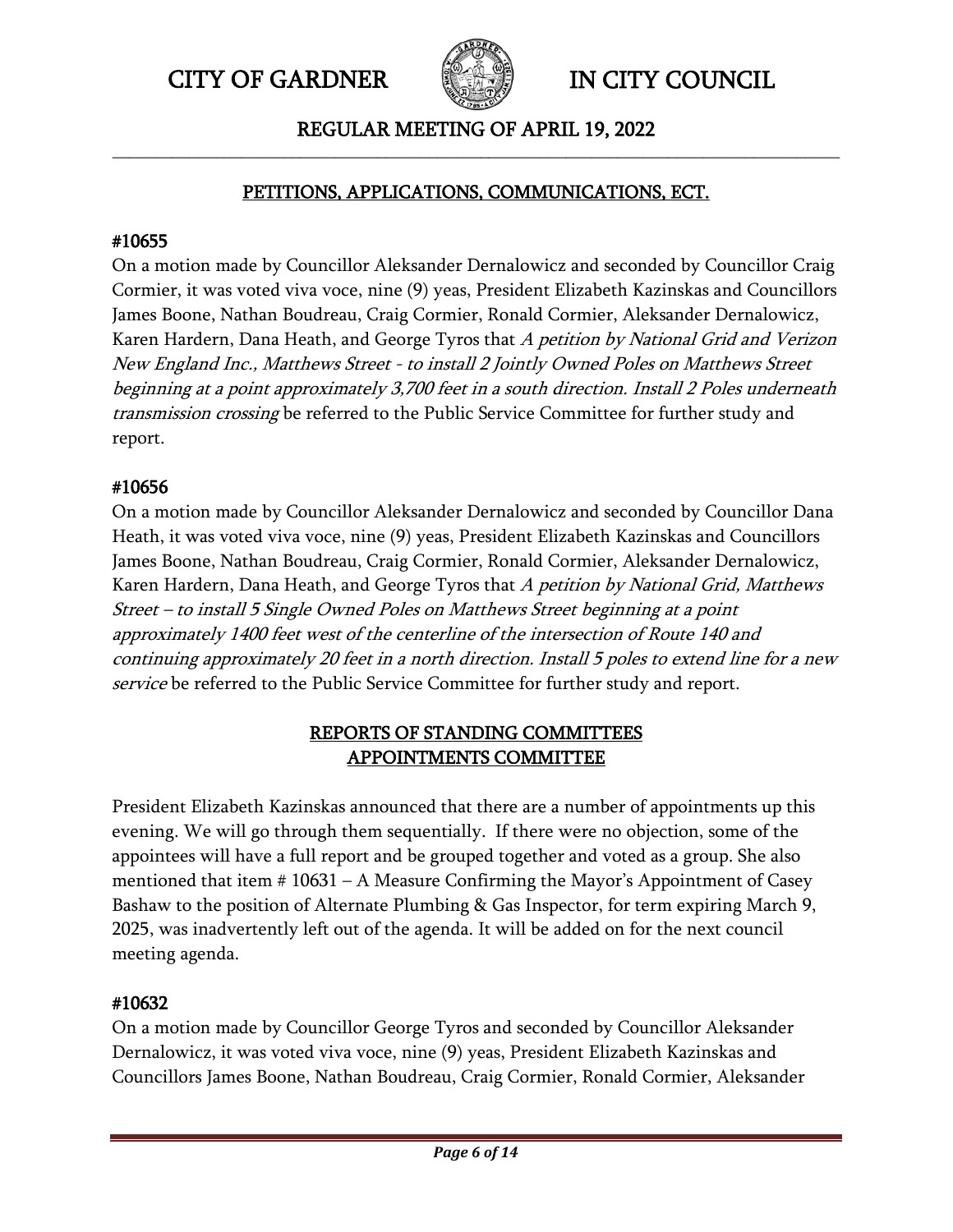

# REGULAR MEETING OF APRIL 19, 2022 **\_\_\_\_\_\_\_\_\_\_\_\_\_\_\_\_\_\_\_\_\_\_\_\_\_\_\_\_\_\_\_\_\_\_\_\_\_\_\_\_\_\_\_\_\_\_\_\_\_\_\_\_\_\_\_\_\_\_\_\_\_\_\_\_\_\_\_\_\_\_\_\_\_\_\_\_\_\_\_\_\_\_\_\_\_**

Dernalowicz, Karen Hardern, Dana Heath, and George Tyros to CONFIRM the following Appointment received from the Mayor:

A Measure Confirming the Mayor's Appointment of Philip Morrissey to the position of Airport Commission Member, for term expiring March 4, 2025.

# #10633

On a motion made by Councillor George Tyros and seconded by Councillor Aleksander Dernalowicz, it was voted viva voce, nine (9) yeas, President Elizabeth Kazinskas and Councillors James Boone, Nathan Boudreau, Craig Cormier, Ronald Cormier, Aleksander Dernalowicz, Karen Hardern, Dana Heath, and George Tyros to CONFIRM the following Appointment received from the Mayor:

A Measure Confirming the Mayor's Appointment of James Morrissey to the position of Airport Commission Member, for term expiring March 4, 2025

# #10634

On a motion made by Councillor George Tyros and seconded by Councillor Aleksander Dernalowicz, it was voted viva voce, nine (9) yeas, President Elizabeth Kazinskas and Councillors James Boone, Nathan Boudreau, Craig Cormier, Ronald Cormier, Aleksander Dernalowicz, Karen Hardern, Dana Heath, and George Tyros to CONFIRM the following Appointment received from the Mayor:

A Measure Confirming the Mayor's Appointment of John Lavoie to the position of Airport Commission Member, for term expiring March 4, 2025.

# #10635

On a motion made by Councillor George Tyros and seconded by Councillor Aleksander Dernalowicz, it was voted viva voce, nine (9) yeas, President Elizabeth Kazinskas and Councillors James Boone, Nathan Boudreau, Craig Cormier, Ronald Cormier, Aleksander Dernalowicz, Karen Hardern, Dana Heath, and George Tyros to CONFIRM the following Appointment received from the Mayor:

A Measure Confirming the Mayor's Appointment of **Andre Guertin** to the position of Airport Commission Member, for term expiring March 3, 2025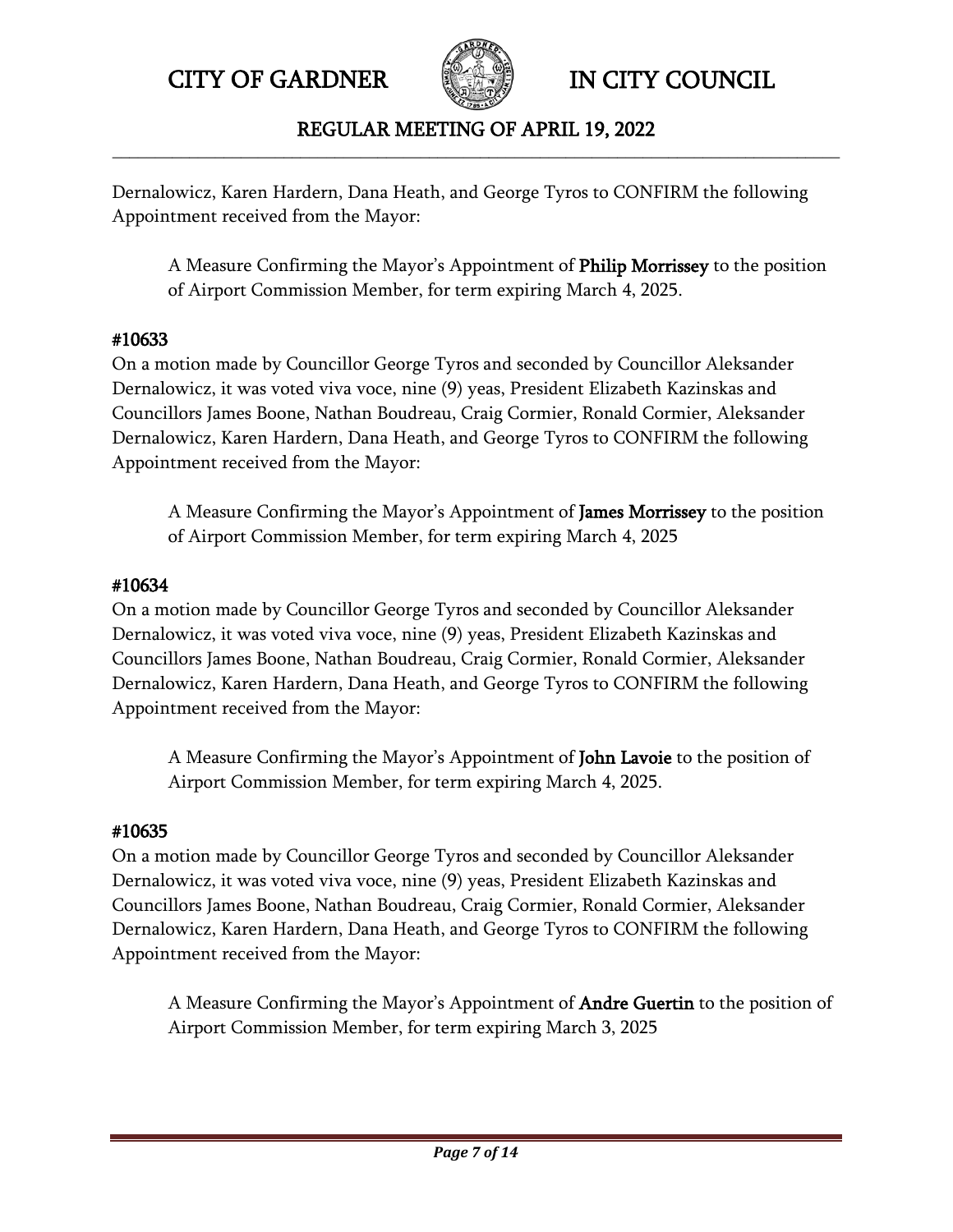

REGULAR MEETING OF APRIL 19, 2022 **\_\_\_\_\_\_\_\_\_\_\_\_\_\_\_\_\_\_\_\_\_\_\_\_\_\_\_\_\_\_\_\_\_\_\_\_\_\_\_\_\_\_\_\_\_\_\_\_\_\_\_\_\_\_\_\_\_\_\_\_\_\_\_\_\_\_\_\_\_\_\_\_\_\_\_\_\_\_\_\_\_\_\_\_\_**

#### #10636

On a motion made by Councillor George Tyros and seconded by Councillor Aleksander Dernalowicz, it was voted viva voce, nine (9) yeas, President Elizabeth Kazinskas and Councillors James Boone, Nathan Boudreau, Craig Cormier, Ronald Cormier, Aleksander Dernalowicz, Karen Hardern, Dana Heath, and George Tyros to CONFIRM the following Appointment received from the Mayor:

A Measure Confirming the Mayor's Appointment of Stephen Hirons to the position of Sealer of Weights and Measures, for term expiring March 23, 2023

# #10637

On a motion made by Councillor George Tyros and seconded by Councillor Aleksander Dernalowicz, it was voted viva voce, nine (9) yeas, President Elizabeth Kazinskas and Councillors James Boone, Nathan Boudreau, Craig Cormier, Ronald Cormier, Aleksander Dernalowicz, Karen Hardern, Dana Heath, and George Tyros to CONFIRM the following Appointment received from the Mayor:

A Measure Confirming the Mayor's Appointment of Ronald G. Darmetka to the position of Council on Aging Member, for term expiring March 22, 2025

# #10638

On a motion made by Councillor George Tyros and seconded by Councillor Aleksander Dernalowicz, it was voted viva voce, nine (9) yeas, President Elizabeth Kazinskas and Councillors James Boone, Nathan Boudreau, Craig Cormier, Ronald Cormier, Aleksander Dernalowicz, Karen Hardern, Dana Heath, and George Tyros to CONFIRM the following Appointment received from the Mayor:

A Measure Confirming the Mayor's Appointment of David Orwig to the position of Conservation Commission Member, for term expiring March 22, 2025

# #10639

Councillor Aleksander Dernalowicz abstained, left the chamber and recused himself from this item due to a possible conflict of interest. He is the appointee and a member of the Golf Commission.

On a motion made by Councillor George Tyros and seconded by Councillor Craig Cormier, it was voted viva voce, eight (8) yeas, President Elizabeth Kazinskas and Councillors James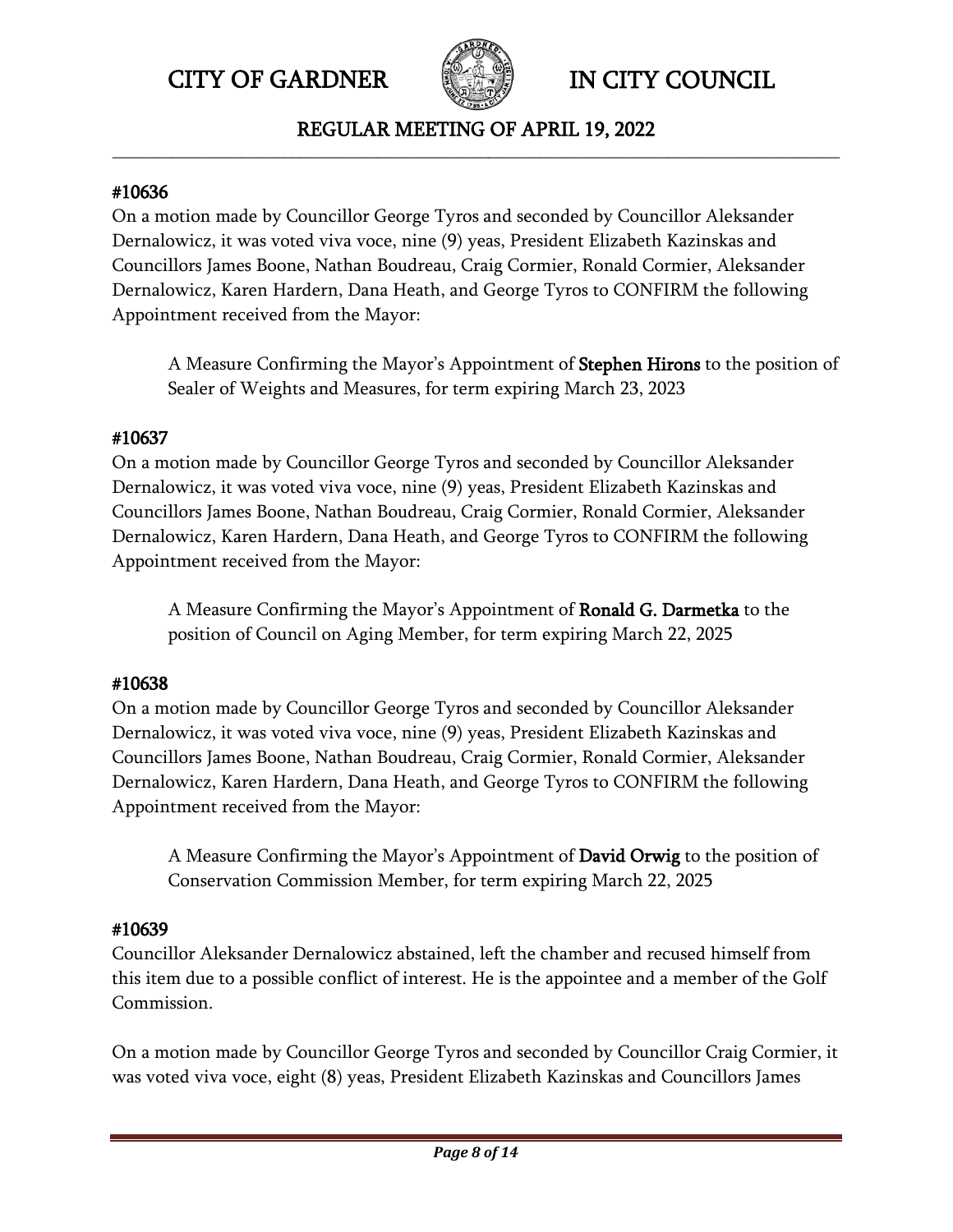

#### REGULAR MEETING OF APRIL 19, 2022 **\_\_\_\_\_\_\_\_\_\_\_\_\_\_\_\_\_\_\_\_\_\_\_\_\_\_\_\_\_\_\_\_\_\_\_\_\_\_\_\_\_\_\_\_\_\_\_\_\_\_\_\_\_\_\_\_\_\_\_\_\_\_\_\_\_\_\_\_\_\_\_\_\_\_\_\_\_\_\_\_\_\_\_\_\_**

Boone, Nathan Boudreau, Craig Cormier, Ronald Cormier, Karen Hardern, Dana Heath, and George Tyros to CONFIRM the following Appointment received from the Mayor:

A Measure Confirming the Mayor's Appointment of Aleksander Dernalowicz to the position of Golf Commission Member, for term expiring March 22, 2025

# #10640

Councillor Aleksander Dernalowicz abstained, left the chamber and recused himself from this item due to a possible conflict of interest. He is a member of the golf commission.

On a motion made by Councillor George Tyros and seconded by Councillor Craig Cormier, it was voted viva voce, eight (8) yeas, President Elizabeth Kazinskas and Councillors James Boone, Nathan Boudreau, Craig Cormier, Ronald Cormier, Karen Hardern, Dana Heath, and George Tyros to CONFIRM the following Appointment received from the Mayor:

A Measure Confirming the Mayor's Appointment of David Noyes to the position of Golf Commission Member, for term expiring March 22, 2025

# #10641

Councillor Aleksander Dernalowicz abstained, left the chamber and recused himself from this item due to a possible conflict of interest. He is a member of the golf commission.

On a motion made by Councillor George Tyros and seconded by Councillor Craig Cormier, it was voted viva voce, eight (8) yeas, President Elizabeth Kazinskas and Councillors James Boone, Nathan Boudreau, Craig Cormier, Ronald Cormier, Karen Hardern, Dana Heath, and George Tyros to CONFIRM the following Appointment received from the Mayor:

A Measure Confirming the Mayor's Appointment of Jeffrey Gallant to the position of Golf Commission Member, for term expiring March 22, 2025

# #10642

President Elizabeth Kazinskas announced that she will be stepping down, leave the chamber, and recuse herself from this item due to a possible conflict of interest. Councillor Aleksander Dernalowicz also recused himself from this item due to a possible conflict of interest. He is a member of the golf commission.

Councillor Ronald Cormier took over this item number in absence of the President.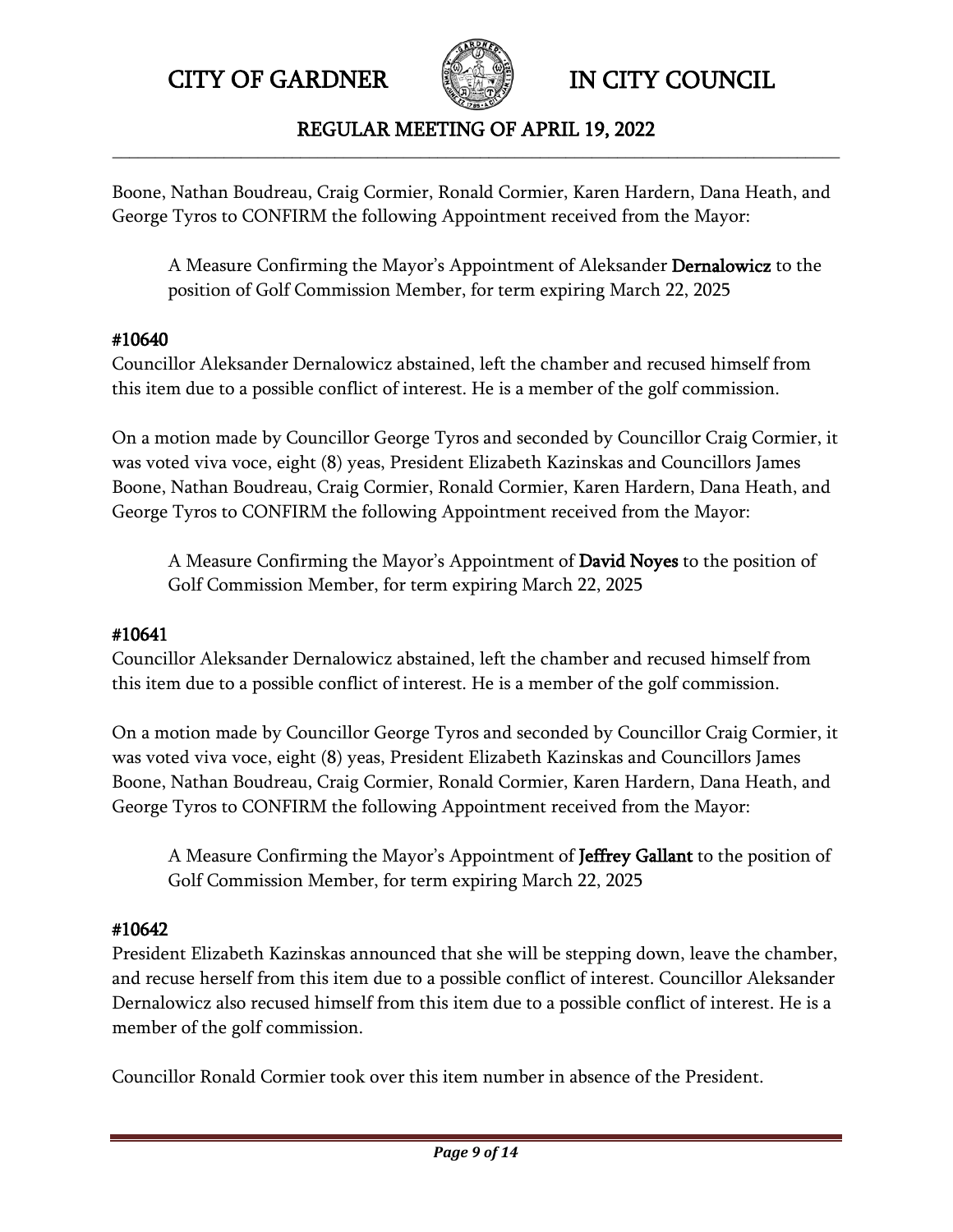

#### REGULAR MEETING OF APRIL 19, 2022 **\_\_\_\_\_\_\_\_\_\_\_\_\_\_\_\_\_\_\_\_\_\_\_\_\_\_\_\_\_\_\_\_\_\_\_\_\_\_\_\_\_\_\_\_\_\_\_\_\_\_\_\_\_\_\_\_\_\_\_\_\_\_\_\_\_\_\_\_\_\_\_\_\_\_\_\_\_\_\_\_\_\_\_\_\_**

On a motion made by Councillor George Tyros and seconded by Councillor Craig Cormier, it was voted viva voce, seven (7) yeas, Councillors James Boone, Nathan Boudreau, Craig Cormier, Ronald Cormier, Karen Hardern, Dana Heath, and George Tyros to CONFIRM the following Appointment received from the Mayor:

A Measure Confirming the Mayor's Appointment of Michael Budwick to the position of Golf Commission Member, for term expiring March 22, 2025

# #10643

On a motion made by Councillor George Tyros and seconded by Councillor Aleksander Dernalowicz, it was voted viva voce, nine (9) yeas, President Elizabeth Kazinskas and Councillors James Boone, Nathan Boudreau, Craig Cormier, Ronald Cormier, Aleksander Dernalowicz, Karen Hardern, Dana Heath, and George Tyros to CONFIRM the following Appointment received from the Mayor:

A Measure Confirming the Mayor's Appointment of Tina Sbrega to the position of Williams-Rockwell Educational Gift Fund Trustee, for term expiring March 22, 2025

# #10644

On a motion made by Councillor George Tyros and seconded by Councillor Aleksander Dernalowicz, it was voted viva voce, nine (9) yeas, President Elizabeth Kazinskas and Councillors James Boone, Nathan Boudreau, Craig Cormier, Ronald Cormier, Aleksander Dernalowicz, Karen Hardern, Dana Heath, and George Tyros to CONFIRM the following Appointment received from the Mayor:

A Measure Confirming the Mayor's Appointment of Mark Monahan to the position of Bandstand Committee Member, for term expiring March 22, 2025

# #10645

On a motion made by Councillor George Tyros and seconded by Councillor Aleksander Dernalowicz, it was voted viva voce, nine (9) yeas, President Elizabeth Kazinskas and Councillors James Boone, Nathan Boudreau, Craig Cormier, Ronald Cormier, Aleksander Dernalowicz, Karen Hardern, Dana Heath, and George Tyros to CONFIRM the following Appointment received from the Mayor:

A Measure Confirming the Mayor's Appointment of George Ouellet to the position of Housing Authority Member, for term expiring March 22, 2027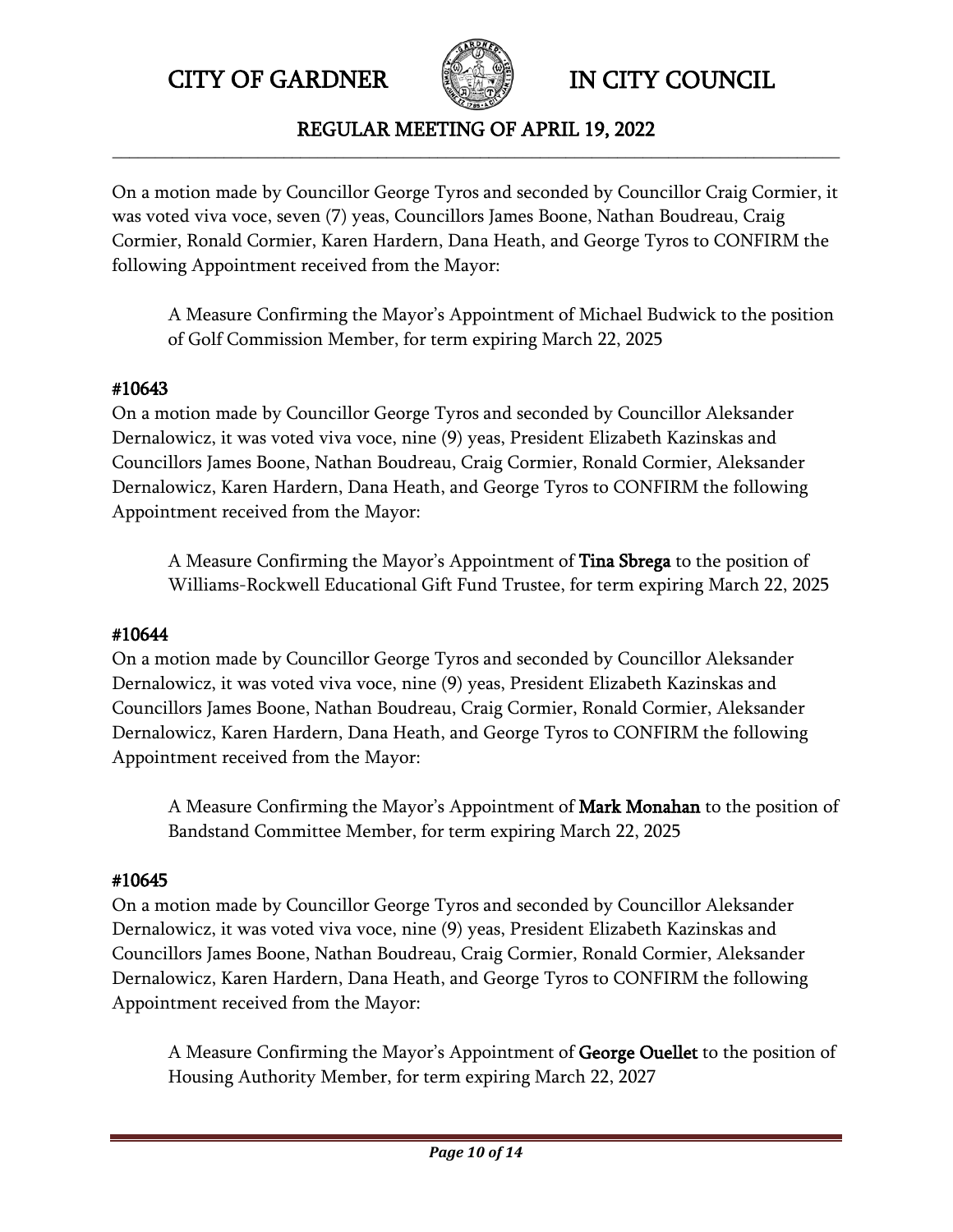

REGULAR MEETING OF APRIL 19, 2022 **\_\_\_\_\_\_\_\_\_\_\_\_\_\_\_\_\_\_\_\_\_\_\_\_\_\_\_\_\_\_\_\_\_\_\_\_\_\_\_\_\_\_\_\_\_\_\_\_\_\_\_\_\_\_\_\_\_\_\_\_\_\_\_\_\_\_\_\_\_\_\_\_\_\_\_\_\_\_\_\_\_\_\_\_\_**

#### #10646

On a motion made by Councillor George Tyros and seconded by Councillor Aleksander Dernalowicz, it was voted viva voce, nine (9) yeas, President Elizabeth Kazinskas and Councillors James Boone, Nathan Boudreau, Craig Cormier, Ronald Cormier, Aleksander Dernalowicz, Karen Hardern, Dana Heath, and George Tyros to CONFIRM the following Appointment received from the Mayor:

A Measure Confirming the Mayor's Appointment of Stephen Hancock to the position of Housing Authority Member, for term expiring March 22, 2027

# #10647

On a motion made by Councillor George Tyros and seconded by Councillor Aleksander Dernalowicz, it was voted viva voce, nine (9) yeas, President Elizabeth Kazinskas and Councillors James Boone, Nathan Boudreau, Craig Cormier, Ronald Cormier, Aleksander Dernalowicz, Karen Hardern, Dana Heath, and George Tyros to CONFIRM the following Appointment received from the Mayor:

A Measure Confirming the Mayor's Appointment of Mario Guay to the position of Board of Registrars Member, for term expiring March 24, 2025

# #10648

On a motion made by Councillor George Tyros and seconded by Councillor Aleksander Dernalowicz, it was voted viva voce, nine (9) yeas, President Elizabeth Kazinskas and Councillors James Boone, Nathan Boudreau, Craig Cormier, Ronald Cormier, Aleksander Dernalowicz, Karen Hardern, Dana Heath, and George Tyros to CONFIRM the following Appointment received from the Mayor:

A Measure Confirming the Mayor's Appointment of Brian LaRoche to the position of Cemetery Commission Member, for term expiring March 29, 2025

# #10649

On a motion made by Councillor George Tyros and seconded by Councillor Aleksander Dernalowicz, it was voted viva voce, nine (9) yeas, President Elizabeth Kazinskas and Councillors James Boone, Nathan Boudreau, Craig Cormier, Ronald Cormier, Aleksander Dernalowicz, Karen Hardern, Dana Heath, and George Tyros to CONFIRM the following Appointment received from the Mayor: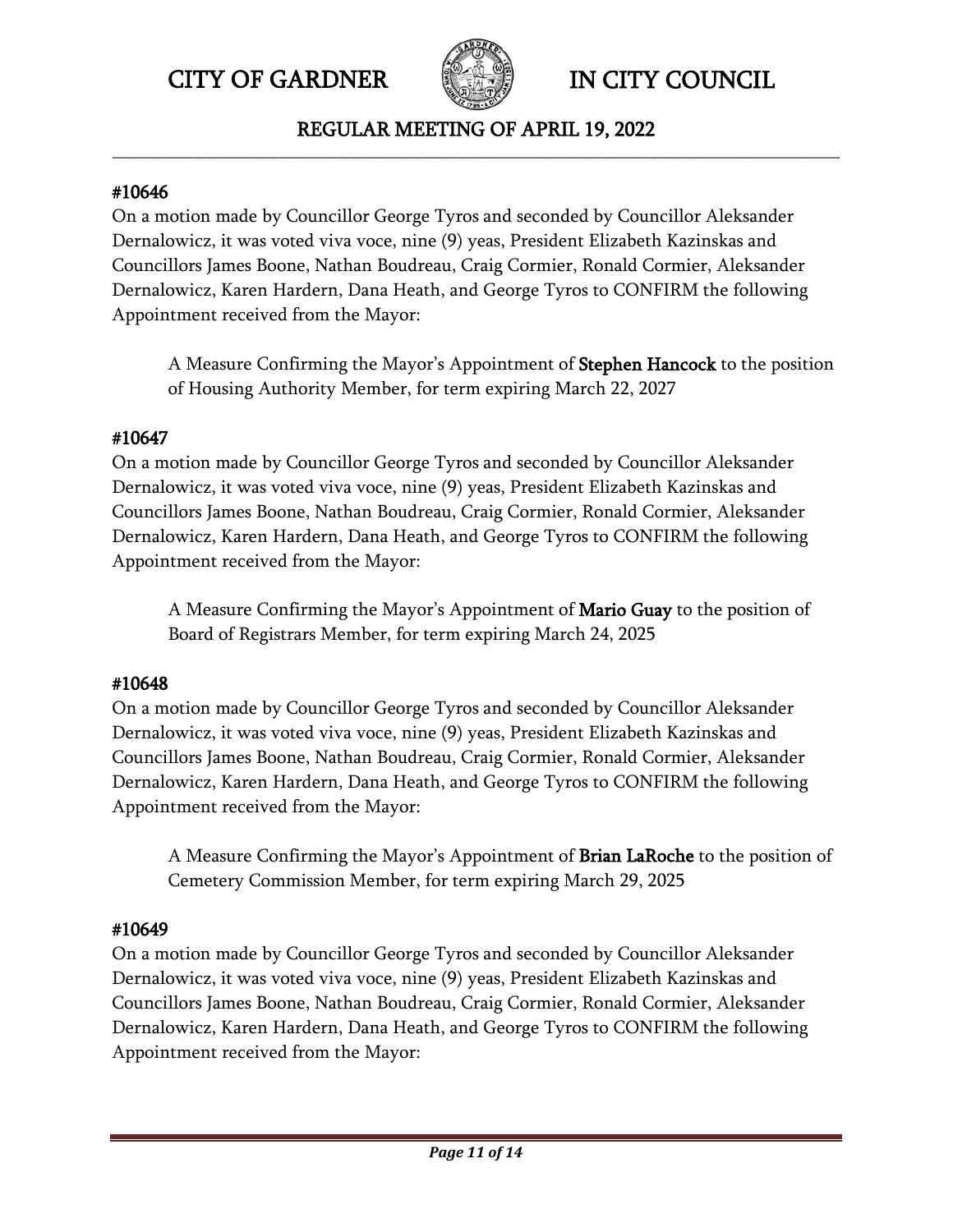

#### REGULAR MEETING OF APRIL 19, 2022 **\_\_\_\_\_\_\_\_\_\_\_\_\_\_\_\_\_\_\_\_\_\_\_\_\_\_\_\_\_\_\_\_\_\_\_\_\_\_\_\_\_\_\_\_\_\_\_\_\_\_\_\_\_\_\_\_\_\_\_\_\_\_\_\_\_\_\_\_\_\_\_\_\_\_\_\_\_\_\_\_\_\_\_\_\_**

A Measure Confirming the Mayor's Appointment of Denise Merriam to the position of Cemetery Commission Member, for term expiring March 30, 2025

# #10650

On a motion made by Councillor George Tyros and seconded by Councillor Aleksander Dernalowicz, it was voted viva voce, nine (9) yeas, President Elizabeth Kazinskas and Councillors James Boone, Nathan Boudreau, Craig Cormier, Ronald Cormier, Aleksander Dernalowicz, Karen Hardern, Dana Heath, and George Tyros to CONFIRM the following Appointment received from the Mayor:

A Measure Confirming the Mayor's Appointment of John Awdycki to the position of Cemetery Commission Member, for term expiring March 30, 2025

# #10651

On a motion made by Councillor George Tyros and seconded by Councillor Aleksander Dernalowicz, it was voted viva voce, nine (9) yeas, President Elizabeth Kazinskas and Councillors James Boone, Nathan Boudreau, Craig Cormier, Ronald Cormier, Aleksander Dernalowicz, Karen Hardern, Dana Heath, and George Tyros to CONFIRM the following Appointment received from the Mayor:

A Measure Confirming the Mayor's Appointment of Brian LaRoche to the position of Municipal Grounds Commission, for term expiring March 29, 2025

# #10652

On a motion made by Councillor George Tyros and seconded by Councillor Aleksander Dernalowicz, it was voted viva voce, nine (9) yeas, President Elizabeth Kazinskas and Councillors James Boone, Nathan Boudreau, Craig Cormier, Ronald Cormier, Aleksander Dernalowicz, Karen Hardern, Dana Heath, and George Tyros to CONFIRM the following Appointment received from the Mayor:

A Measure Confirming the Mayor's Appointment of John Awdycki to the position of Municipal Grounds Commission, for term expiring March 30, 2025

# #10653

On a motion made by Councillor George Tyros and seconded by Councillor Aleksander Dernalowicz, it was voted viva voce, nine (9) yeas, President Elizabeth Kazinskas and Councillors James Boone, Nathan Boudreau, Craig Cormier, Ronald Cormier, Aleksander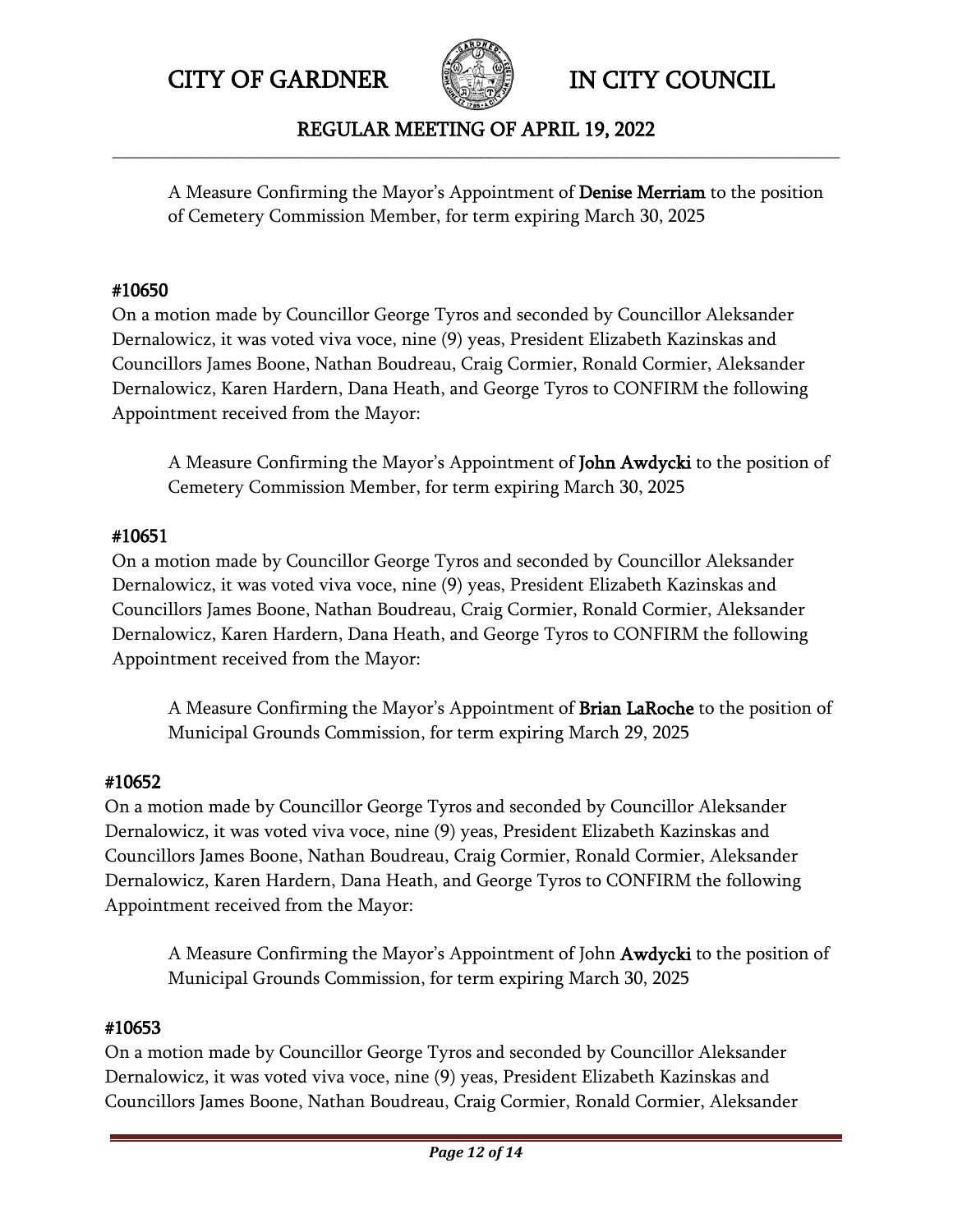

# REGULAR MEETING OF APRIL 19, 2022 **\_\_\_\_\_\_\_\_\_\_\_\_\_\_\_\_\_\_\_\_\_\_\_\_\_\_\_\_\_\_\_\_\_\_\_\_\_\_\_\_\_\_\_\_\_\_\_\_\_\_\_\_\_\_\_\_\_\_\_\_\_\_\_\_\_\_\_\_\_\_\_\_\_\_\_\_\_\_\_\_\_\_\_\_\_**

Dernalowicz, Karen Hardern, Dana Heath, and George Tyros to CONFIRM the following Appointment received from the Mayor:

A Measure Confirming the Mayor's Appointment of Denise Merriam to the position of Municipal Grounds Commission, for term expiring March 30, 2025

# NEW BUSINESS

Councillor Craig Cormier would like to congratulate all the new appointees.

Councillor Nathan Boudreau mentioned at their last Public Welfare Meeting, they met at Monty Tech regarding their budget presentation. They also had a tour of the school.

# EXECUTIVE SESSION

President Elizabeth announced to move into executive session for the purpose of:

MGL C.30A, §22(f) – Review and Approval of the minutes of August 2, 2021 Executive Session (NOT TO BE RELEASED).

Exemption #3 To discuss strategy with respect to collective bargaining or litigation if an open meeting may have a detrimental effect on the bargaining or litigating position of the public body and the chair so declares (MGL c.30A, §21(3))

- a. Scott Graves v. City of Gardner
- b. Zhong v. City of Gardner
- c. Lawrence Petricca v. City of Gardner
- d. RA Realty Trust v. City of Gardner

Exemption #6 To consider the purchase, exchange, lease or value of real property if the chair declares that an open meeting may have a detrimental effect on the negotiating position of the public body (MGL c.30A,  $\S21(6)$ ).

The Council will reconvene in open session at the conclusion of the executive session only for the purpose of adjournment.

Mayor Michael Nicholson also announced that GETV will be cutting the live stream and will